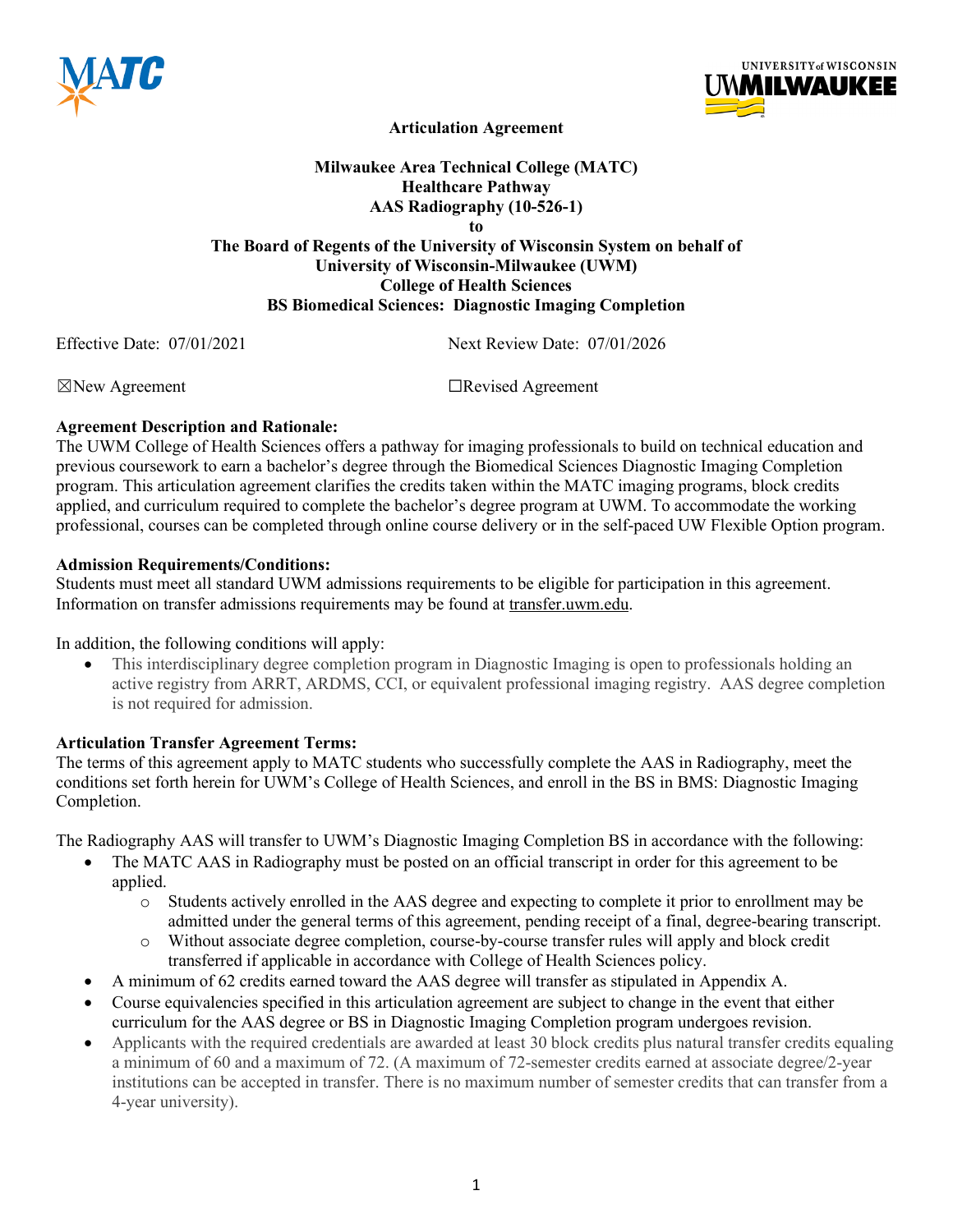All credits applied to associate degree requirements, including credits accepted in transfer or awarded through prior learning assessment, will be recognized by UWM and transfer as applied by the associate degree-awarding institution.

Program-to-program transfer courses/credits are accepted only for the UWM program/degree specified in this agreement. A change of major/degree/program may invalidate these courses/credits for transfer unless they are approved within some other transfer agreement for a different major/degree/program at UWM.

Coursework taken in addition to what is required for the associate degree will be evaluated on a course-by-course basis and transferred in accordance with routine UWM transfer policy. A maximum of 72 credits can be transferred from MATC to UWM. Information on the transferability of specific, non-articulating courses may be found in Transferology (www.transferology.com) or UWM's Transfer Equivalency Database (TED) (ted.uwm.edu). For UWM General Education Requirement (GER) transfer equivalencies, refer to Appendix B.

## **Graduation Requirements/Policies:**

In addition to meeting all General Education and major requirements, students must satisfy the following to receive the Diagnostic Imaging Completion BS at UWM:

- A minimum of 120 credits is required to complete the bachelor's degree, including all required courses.
- The final 30 credits must be completed at UWM.
- Students with GER requirements or those planning application to specific professional graduate programs may need to complete more credits.
- Coursework may be completed online or in a flexible, competency-based format.
- A cumulative UWM GPA of 2.5 is required.

A transfer course/credit articulation table showing how the Radiography AAS from MATC transfers to UWM's BS in Diagnostic Imaging Completion appears in Appendix A. Some coursework may be combined to meet requirements within the Diagnostic Imaging Completion BS. Also, some courses that ordinarily do not transfer may do so under the terms of this agreement. Without associate degree completion, some coursework/equivalencies outlined in this agreement may not transfer as indicated.

### **Institutional Commitment:**

This agreement is based on curricula in place for the 2020-21 academic year (see Appendix C). The terms of this agreement may be applied to degrees completed prior to 2021 upon individual review to ensure consistency in the curriculum. This agreement is valid for a period of five years. Both MATC and UWM agree to provide periodic updates in the instance that requirements for either of the programs change. At the end of the effective period, the terms of the agreement will be reviewed, updated as necessary, and continued if agreed upon by both parties.

In the instance either school wishes to end the agreement, 180-day advanced notice is required. Any students who have applied, been admitted, and/or have matriculated while the agreement was active will be allowed to continue under its original terms.

MATC and UWM will make the terms of this agreement public and may develop marketing materials for its promotion. Each institution will provide advising as appropriate to interested students regarding this agreement. The two institutions agree to provide information necessary to aid in the successful transfer of these students and their academic credits.

Both institutions reserve the right to review and approve marketing materials created for the promotion of this agreement and will adhere to stated standards for the use of their respective names and logos. Furthermore, each institution assumes responsibility for communicating and marketing this agreement to its student population. Links to this agreement may be provided and should be maintained regularly, with notification to the other institution.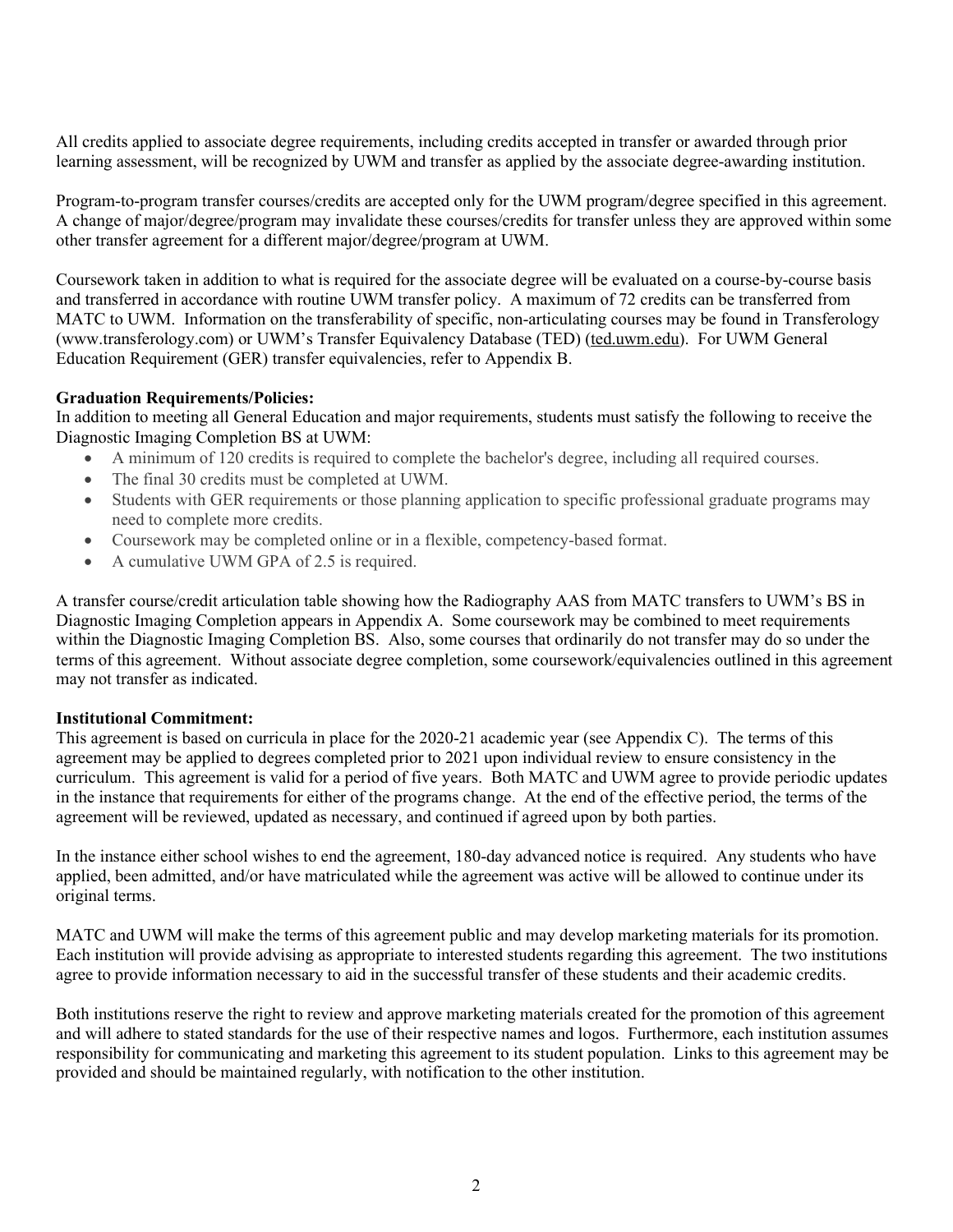### **Approved by:**

The Board of Regents of the University of Wisconsin System on behalf of University of Wisconsin-Milwaukee

\_\_\_\_\_\_\_\_\_\_\_\_\_\_\_\_\_\_\_\_\_\_\_\_\_\_\_\_\_\_\_\_\_\_\_\_\_\_\_\_\_\_\_\_\_

 $\mathcal{L}_\text{max}$  , and the contract of the contract of the contract of the contract of the contract of the contract of the contract of the contract of the contract of the contract of the contract of the contract of the contr

### **Signatures on file.**

Johannes Britz, Ph.D., Date Provost/Vice Chancellor of Academic Affairs

Jennifer Doll, Ph.D., Date Acting Dean, College of Health Sciences

Official notices regarding this agreement should be sent to:

University of Wisconsin-Milwaukee

Chris Head Assistant Director of Transfer Services P.O. Box 729 Milwaukee, WI 53201-0729 head@uwm.edu 414-229-2754

Milwaukee Area Technical College

\_\_\_\_\_\_\_\_\_\_\_\_\_\_\_\_\_\_\_\_\_\_\_\_\_\_\_\_\_\_\_\_\_\_\_\_\_\_\_\_\_\_\_\_\_

Mohammad Dakwar, Ed.D., Date Vice President of Learning

Kelly J. Dries, Ph.D., RN, Date Dean, Healthcare Pathway

 $\mathcal{L}_\text{max}$  , and the contract of the contract of the contract of the contract of the contract of the contract of the contract of the contract of the contract of the contract of the contract of the contract of the contr

Milwaukee Area Technical College

Jonathan Feld Director of Articulation & Transfer 700 West State Street Milwaukee, WI 53233-1443 feldj@matc.edu 414-297-6179

A copy of this agreement will be uploaded to: https://uwm.edu/registrar/students/articulation-agreements/.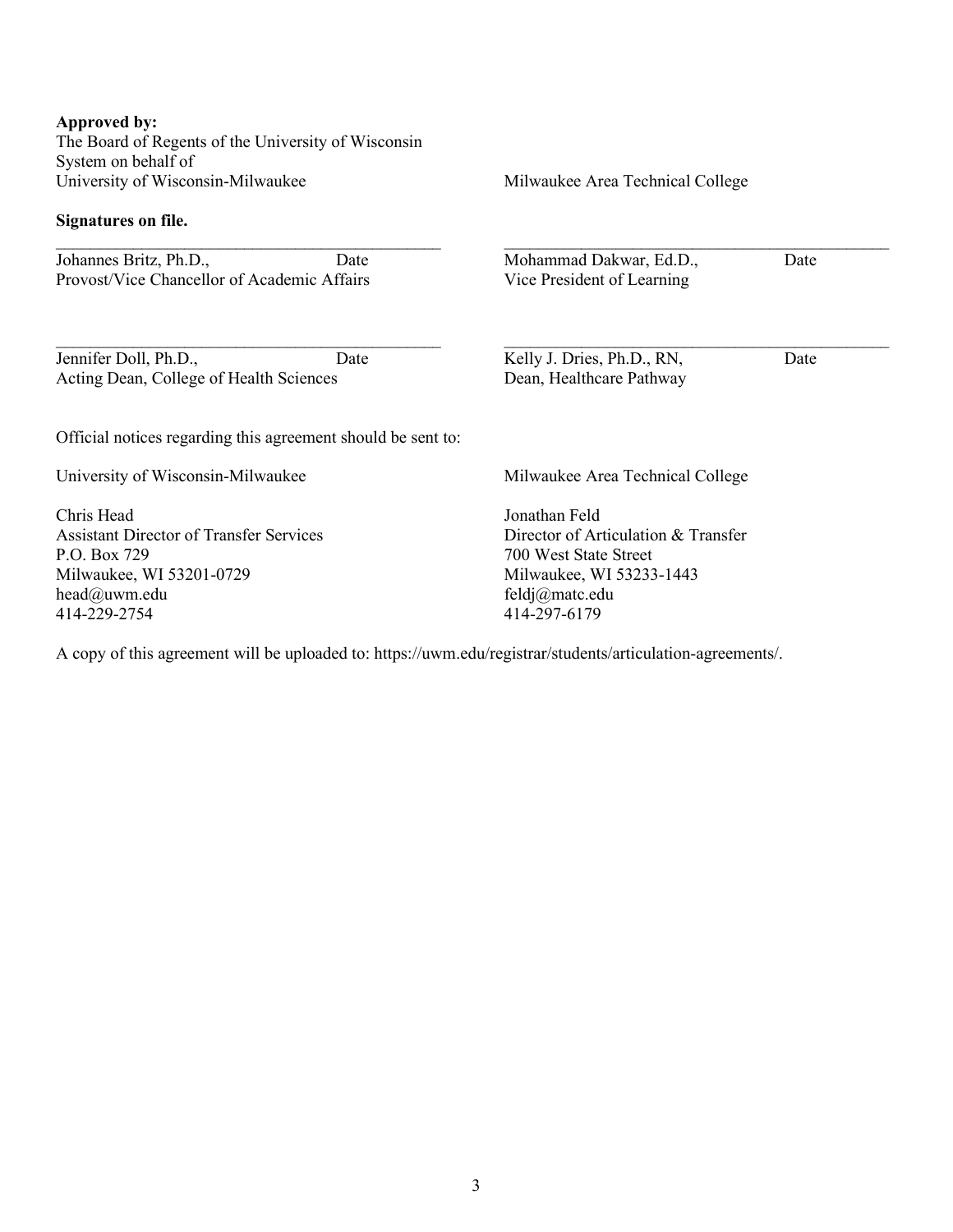### **Appendix A: Program-to-Program Transfer Table**

### **Milwaukee Area Technical College (MATC) Healthcare Pathway AAS Radiography (10-526-1) to The Board of Regents of the University of Wisconsin System on behalf of University of Wisconsin-Milwaukee (UWM) College of Health Sciences BS Biomedical Sciences: Diagnostic Imaging Completion**

The following table outlines a typical transfer scenario, showing how the associate degree curriculum applies to the bachelor's degree and which requirements remain to complete at UWM. To maximize credit transfer, some substitutions may be identified. While every effort is made to maximize credit transfer, lack of alignment between degree programs and levels of instruction may require students to exceed 120 credits to meet all graduation requirements. Transfer results will differ based on individual students' transcripts.

| <b>Degree Requirement</b>       | <b>MATC Coursework</b>              | Cr                       | <b>UWM Coursework</b>               | Cr                                            |
|---------------------------------|-------------------------------------|--------------------------|-------------------------------------|-----------------------------------------------|
| <b>GER Requirements</b>         | See Appendix B for additional MATC  |                          |                                     |                                               |
|                                 | courses that can fulfill GERs       |                          |                                     |                                               |
| Oral and Written Comm-Part A    | Met w/ C or better in ENG-197 below | $\overline{\phantom{a}}$ |                                     |                                               |
| Oral and Written Comm-Part B    | ENG-197 Tech Reporting (see major)  | $\mathbf{u}$             | <b>ENGLISH 206</b>                  |                                               |
| Quantitative Literacy-Part A    |                                     |                          | MATH 105 (or other QLA course)      | 3                                             |
| Quantitative Literacy-Part B    |                                     |                          | KIN 270 (see major)                 | $-$                                           |
| Foreign Language                |                                     |                          | 2 years HS (or 2 semesters college) | $-$                                           |
| Art                             |                                     |                          | Various options                     | $\overline{3}$                                |
| Humanities (6 credits)          |                                     |                          | Various options                     | 3                                             |
|                                 |                                     |                          | Various options                     | 3                                             |
| Natural Science (6 credits)     |                                     |                          | BMS 205 (see major)                 | $\mathord{\hspace{1pt}\text{--}\hspace{1pt}}$ |
| (including one lab)             | BIOSCI-177 Gen Anatomy & Physiology | $\overline{4}$           |                                     |                                               |
| Social Science (6 credits)      | PSYCH-199 Psych of Human Relations  | $\mathcal{E}$            |                                     |                                               |
|                                 |                                     |                          | BMS 245 (see major)                 | $\mathord{\hspace{1pt}\text{--}\hspace{1pt}}$ |
| <b>Cultural Diversity</b>       |                                     |                          | Met by BMS 245                      | $\overline{a}$                                |
| <b>Major: Prerequisites</b>     |                                     |                          |                                     |                                               |
| Healthcare Delivery in the US   |                                     |                          | <b>HS 102</b>                       | 3                                             |
| Intro to Diagnostic Medicine    |                                     |                          | <b>BMS 205</b>                      | $\overline{3}$                                |
| Technical or Health Sci Writing | <b>ENG-197 Technical Reporting</b>  | $\overline{3}$           | ENGLISH 206 or 207                  |                                               |
| Lead Healthcare Professionals   |                                     |                          | <b>HCA 220</b>                      | $\overline{3}$                                |
| Stats in the Health Professions |                                     |                          | KIN 270 (or other stats equivalent) | $\overline{3}$                                |
| Client Diversity in Health Sci  |                                     |                          | <b>BMS 245</b>                      | 3                                             |
| Major: Adv Health Sci/Imaging   |                                     |                          |                                     |                                               |
| Human Pathophysiology: Fund     |                                     |                          | <b>BMS 301</b>                      | 1                                             |
| Human Patho: Organ Systems I    |                                     |                          | <b>BMS 302</b>                      | $\mathbf{1}$                                  |
| Human Patho: Organ Systems II   |                                     |                          | <b>BMS 303</b>                      | 1                                             |
| Human Patho: Organ Sys III      |                                     |                          | <b>BMS 304</b>                      | 1                                             |
| Human Patho: Organ Sys IV       |                                     |                          | <b>BMS 305</b>                      | 1                                             |
| Law & Ethics for HC Prof        |                                     |                          | HS 311                              | 3                                             |
| Ethics & Values in Hlth $\&$    |                                     |                          | <b>KIN 400</b>                      | $\overline{3}$                                |
| <b>Fitness Professions</b>      |                                     |                          |                                     |                                               |
| Sem in Adv Medical Imaging      |                                     |                          | <b>DMI 458</b>                      | $\mathfrak{Z}$                                |
| Sem in Educ & Mgt in Medical    |                                     |                          | <b>DMI 463</b>                      | 3                                             |
| Imaging                         |                                     |                          |                                     |                                               |
| Professional Growth & Career    |                                     |                          | <b>DMI 496</b>                      | $\overline{3}$                                |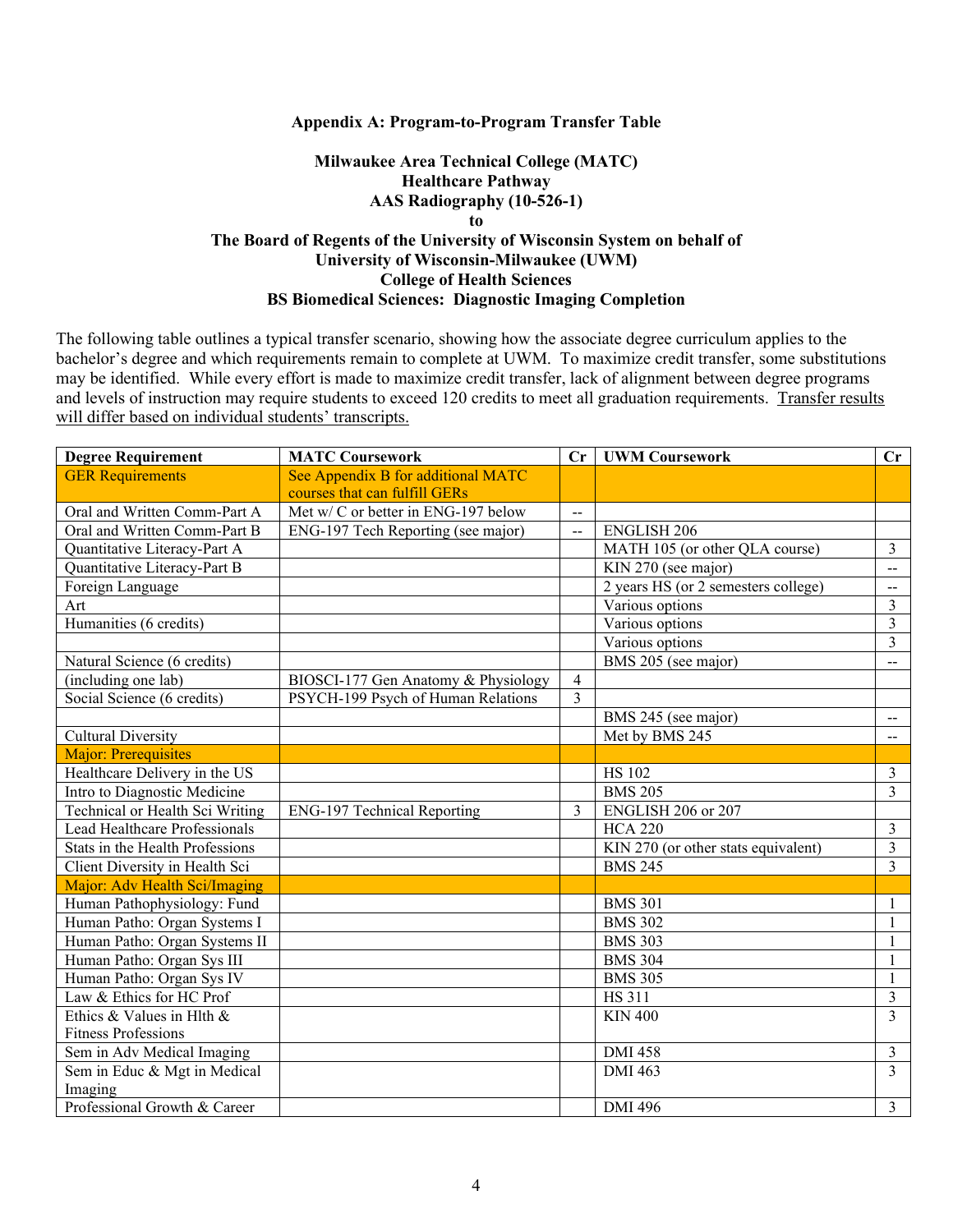| Advancement in DMI Profession |                                        |    |                          |    |
|-------------------------------|----------------------------------------|----|--------------------------|----|
| Info Mgt & Healthcare Tech    |                                        |    | UWS NSG 453              |    |
| <b>General Electives</b>      |                                        |    |                          |    |
|                               | <b>ENG-195 Written Communication</b>   |    | <b>ENGLISH 101</b>       |    |
|                               | SOCSCI-103 Think Critically/Creatively |    |                          |    |
|                               | Bulk Transfer of RADT courses          | 46 |                          |    |
|                               |                                        |    | <b>General Electives</b> |    |
| <b>TOTAL CREDITS</b>          | *Recommended substitution.             | 62 |                          | 58 |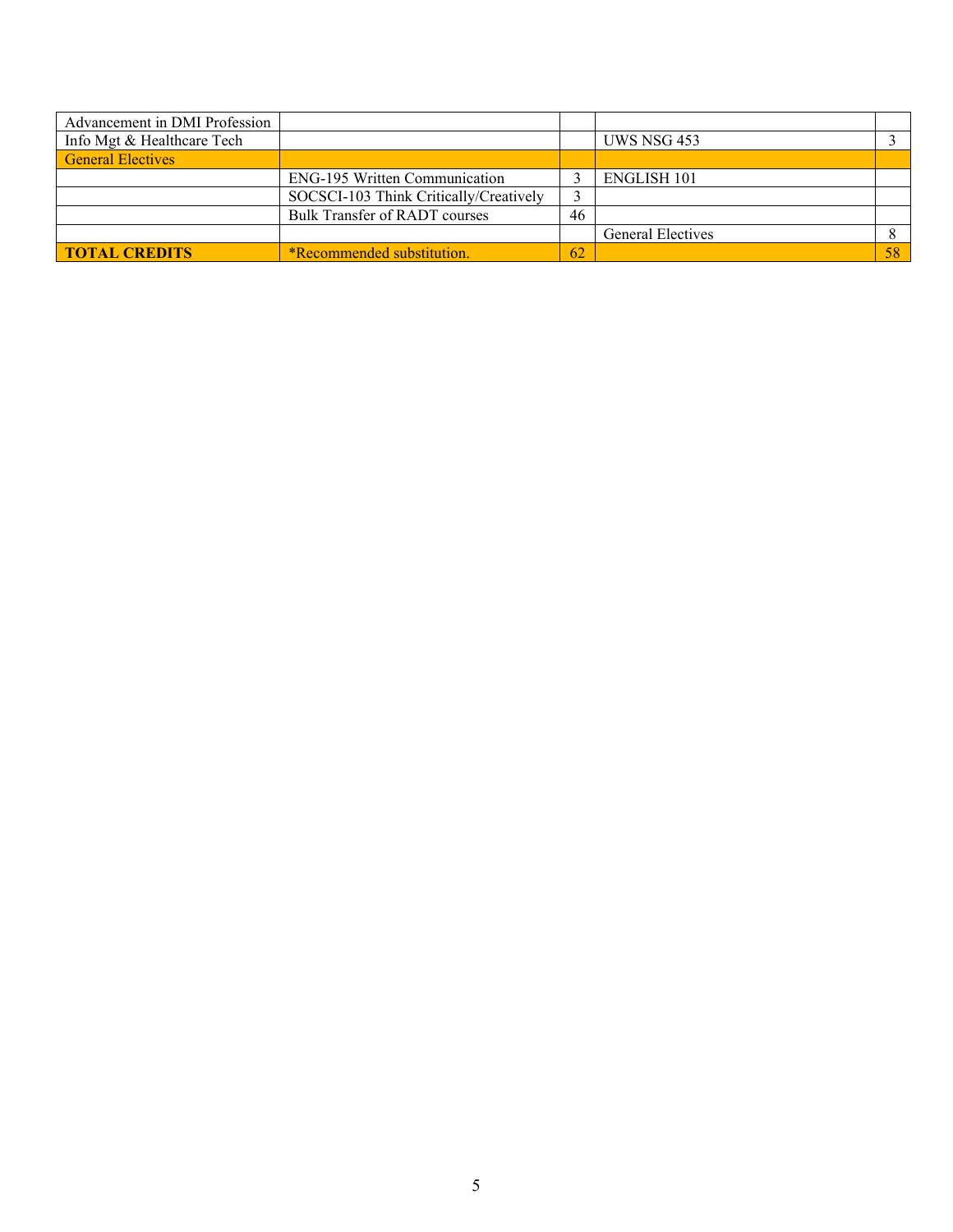### **Appendix B: University General Education Requirements (GER)**

## **Milwaukee Area Technical College (MATC) Healthcare Pathway AAS Radiography (10-526-1) to The Board of Regents of the University of Wisconsin System on behalf of University of Wisconsin-Milwaukee (UWM) College of Health Sciences BS Biomedical Sciences: Diagnostic Imaging Completion**

General Education Requirements (GER) give structure to each student's education while providing the student the greatest possible freedom to design an individual academic program. These requirements include two major categories: **competency** and **distribution**.

**Competency** requirements are designed to assure proficiency in oral and written communication (OWC Parts A & B), quantitative literacy (QL Parts A & B), & foreign languages.

**Distribution** requirements are designed to provide students with a broad body of knowledge in the areas of the arts, humanities, natural sciences, and social sciences as a foundation for specialization.

The table below outlines the University of Wisconsin-Milwaukee's GER requirements. Note that College of Letters and Science majors must complete GER coursework beyond what is listed here. Some programs/majors will require specific coursework for certain competency and distribution requirements. Consult with an advisor early in your academic career to ensure that you choose the best coursework for your intended program of study.

| <b>GER Category</b>              | Min. Credits   | <b>Fulfilled by</b>                                                       |
|----------------------------------|----------------|---------------------------------------------------------------------------|
| <b>Competency Requirements</b>   |                |                                                                           |
| OWC-A                            | $0 - 3$        | 1. C or higher in ENGLISH 102 or equivalent                               |
|                                  |                | 2. An appropriate placement score or recognized test credit               |
| OWC-B                            | $\overline{3}$ | An approved advanced course with a significant written or oral            |
|                                  |                | communication component.                                                  |
| QL-A                             | $0 - 3$        | 1. C or higher on approved math coursework at UWM or in transfer          |
|                                  |                | 2. An appropriate placement score or recognized test credit               |
| $QL-B$                           | $\overline{3}$ | An approved course as determined by the major. QL Part B courses          |
|                                  |                | make significant use of quantitative tools in the context of other course |
|                                  |                | material.                                                                 |
| Foreign Language                 | $0-6$          | 1. Successfully passing two consecutive years of high school-level        |
|                                  |                | instruction in a single foreign language,                                 |
|                                  |                | 2. Successfully passing two consecutive semesters of college-level        |
|                                  |                | instruction in a single foreign language, or                              |
|                                  |                | 3. Demonstrating foreign language ability equivalent to two semesters of  |
|                                  |                | a single foreign language by earning a satisfactory score on an           |
|                                  |                | approved placement, proficiency, departmental, or other examination.      |
| <b>Distribution Requirements</b> |                |                                                                           |
| Arts                             | 3              | A course in history, philosophy, theory, or practice of the creative and  |
|                                  |                | interpretive arts.                                                        |
| Humanities                       | 6              | Two courses that address questions, issues, and concepts basic to the     |
|                                  |                | formation of character and the establishment of values in a human         |
|                                  |                | context. Common subject areas include art history, history, language      |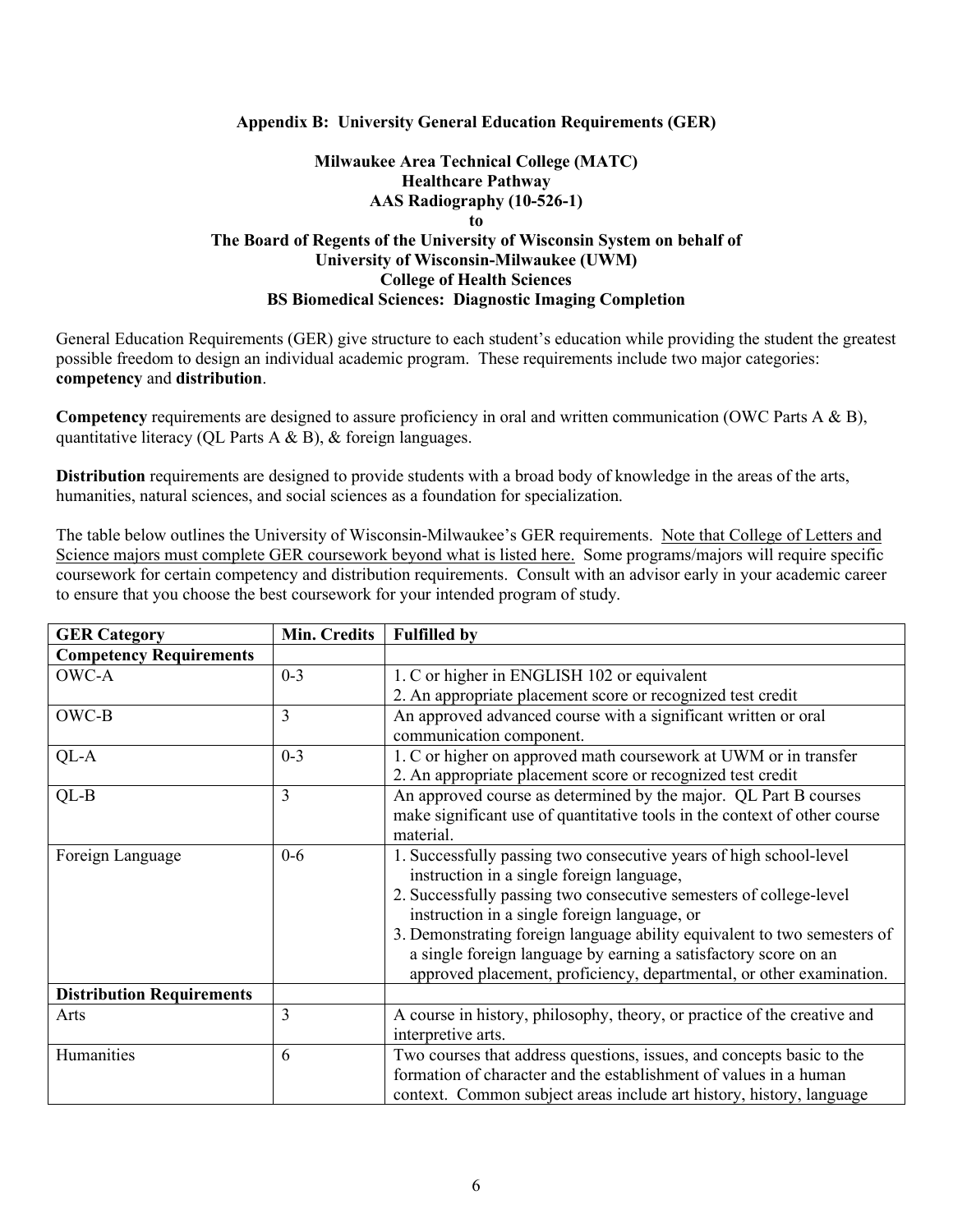|                           |         | and literature, philosophy, religious studies, and film and media studies. |
|---------------------------|---------|----------------------------------------------------------------------------|
| Natural Sciences          |         | At least two courses; one must include laboratory or field experience      |
|                           |         | illustrating the generation and testing of data and the application of     |
|                           |         | concepts and knowledge to the solution of problems.                        |
| Social Sciences           |         | Two courses dealing with the study of human behavior, human cultural       |
|                           |         | and physical variation and evolution, and the organization, development,   |
|                           |         | and consequences of human activity, both past and present.                 |
| <b>Cultural Diversity</b> | $0 - 3$ | As part of the distribution requirements, one course must pertain to the   |
|                           |         | study of the life experiences of African Americans, Latino/Hispanic        |
|                           |         | Americans, American Indians, or Asian Americans.                           |

## **Milwaukee Area Technical College GER Transfer Courses**

The following list can be consulted to find MATC courses that meet UWM GER requirements. This list is not meant to be exhaustive. There may be additional MATC courses that are transferrable as GER equivalents. Please consult with an advisor; both Transferology (www.transferology.com) and the Transfer Equivalency Database (TED) (ted.uwm.edu) offer searchable databases that indicate GER status.

Competency—OWC-A:

ENG-202 English 2

Competency—OWC-B:

Competency—QL-A:

MATH-135 Quantitative Reasoning MATH-197 College Algebra & Trig w/ Apps MATH-200 Intermediate Algebra

Competency—QL-B:

BADM-104 Business Statistics MATH-189 Introductory Statistics

ENG-197 Technical Reporting ENG-208 Technical Communications

MATH-201 College Algebra MATH-206 Contemporary Applications of Math MATH-230 College Algebra & Trig

MATH-260 Basic Statistics

#### Competency—Foreign Language:

*College coursework in a foreign language through the second semester.*

Distribution—Arts:

ART-201 Understanding Art ENG-207 Creative Writing

Distribution—Humanities:

ENG-213 American Literature to 1865 ENG-214 American Literature since 1865 ENG-215 Contemporary Literature ENG-218 African-American Literature 1

MUSIC-205 Music Appreciation SPEECH-212 Intro to Theater

ENG-219 African-American Literature 2 ENG-220 Native American Literature ENG-221 Native American Women in Literature ENG-222 Images of Women in Literature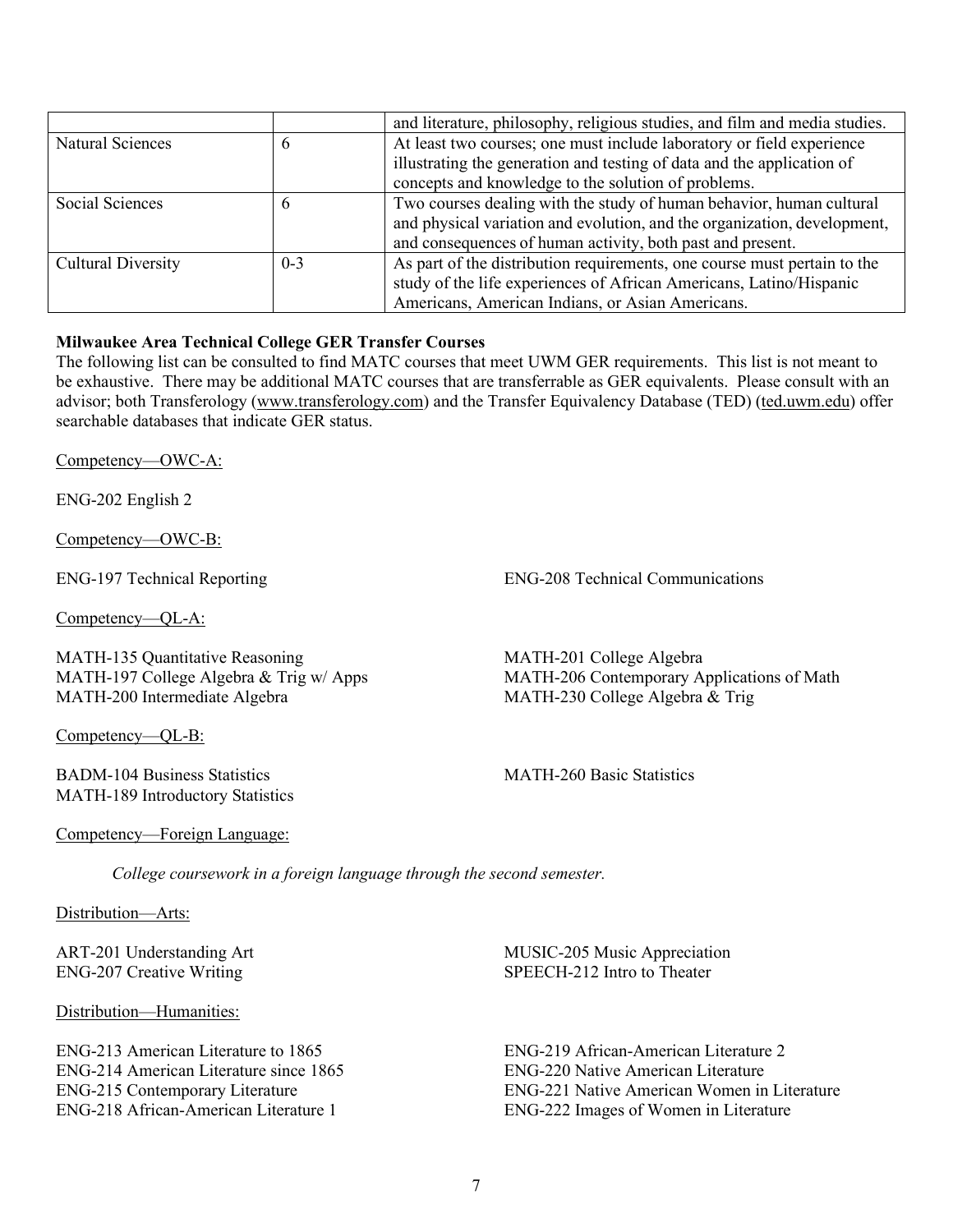ENG-223 Afr-Am Lit by/about Black Women ENG-224 Intro to US Latino Literature ENG-235 Utopian & Science Fiction Lit ENG-240 Intro Modern Cinema HIST-203 Western Civ to Napoleon HIST-204 Western Civ from Napoleon HIST-210 Women in American History HIST-214 African-American History 1

### Distribution—Natural Sciences (+ indicates lab credit):

BIOSCI-177 General Anatomy & Physiology+ BIOSCI-179 Adv Anatomy & Physiology+ BIOSCI-189 Basic Anatomy BIOSCI-197 Microbiology+ BIOSCI-202 Anatomy & Physiology 2+ BIOSCI-220 Intro to Nutritional Science BIOSCI-230 Intro to Nutrition Lab+ BIOSCI-236 Principles of Biology+ BIOSCI-257 Biology I+ BIOSCI-258 Biology II+ CHEM-186 Intro Biochemistry+ CHEM-207 General Chemistry+ CHEM-208 Survey of Biochemistry+ CHEM-211 Chemistry 1+ CHEM-212 Chemistry 2+ GEOSCI-232 Earth Science

#### Distribution—Social Sciences:

BADM-134 Intro to Business ECON-195 Economics ECON-201 Prin of Microeconomics ECON-202 Prin of Macroeconomics ECON-215 Economics of Discrimination ECON-223 Ecological Economics HIST-211 America through 1877 HIST-212 America since 1877 HIST-216 History American Minorities HIST-217 Contemporary Civil Rights HIST-218 Native American History/Culture HIST-219 Wisconsin Indians-Past-Present HIST-231 Latin American History HIST-236 History of Vietnam War Years POLICE-900 Intro to Criminal Justice PSYCH-159 Abnormal Psychology PSYCH-188 Developmental Psychology PSYCH-199 Psychology of Human Relations PSYCH-231 Introductory Psychology PSYCH-232 Abnormal Psychology PSYCH-233 Social Psychology

HIST-215 African-American History 2 HIST-228 World History to 1500 HIST-229 World History from 1500 SOCSCI-149 Ethics for Professions SOCSCI-200 Intro to Ethical Issues SOCSCI-250 Intro to Philosophy SPEECH-201 Elements of Speech SPEECH-206 Intercultural Communications

GEOSCI-233 Environmental Science GEOSCI-234 Earth Sciences Lab+ GEOSCI-243 Weather Fundamentals GEOSCI-244 Weather Fundamentals Lab+ GEOSCI-245 General Geology+ GEOSCI-246 Climate Change Fundamentals HORT-159 Survey of Herbaceous Plants MATH-205 Finite Mathematics MATH-231 Analytic Geometry & Calculus 1 PHYS-139 Survey of Physics PHYS-221 College Physics 1+ PHYS-222 College Physics 2+ PHYS-225 Introductory Astronomy PHYS-226 Observational Astronomy+ PHYS-274 Calculus-Based Physics 1+ PHYS-275 Calculus-Based Physics 2+

PSYCH-237 Child Psychology PSYCH-238 Life-Span Psychology SOCSCI-172 Intro Diversity Studies SOCSCI-197 Contemporary American Society SOCSCI-203 Intro Sociology SOCSCI-204 Marriage & Family SOCSCI-206 Intro Cultural Anthropology SOCSCI-207 Intro Criminology SOCSCI-208 Global Cultures/Politics SOCSCI-209 Sociology of Religion SOCSCI-210 Death & Dying SOCSCI-211 Intro to Women's Studies SOCSCI-214 Gender & Society SOCSCI-217 Valuing Diversity SOCSCI-221 American National Government SOCSCI-222 American State/Local Government SOCSCI-236 Juvenile Delinquency SOCSCI-242 African-American Social Thought SOCSCI-246 Human Sexuality SPEECH-203 Interpersonal Communication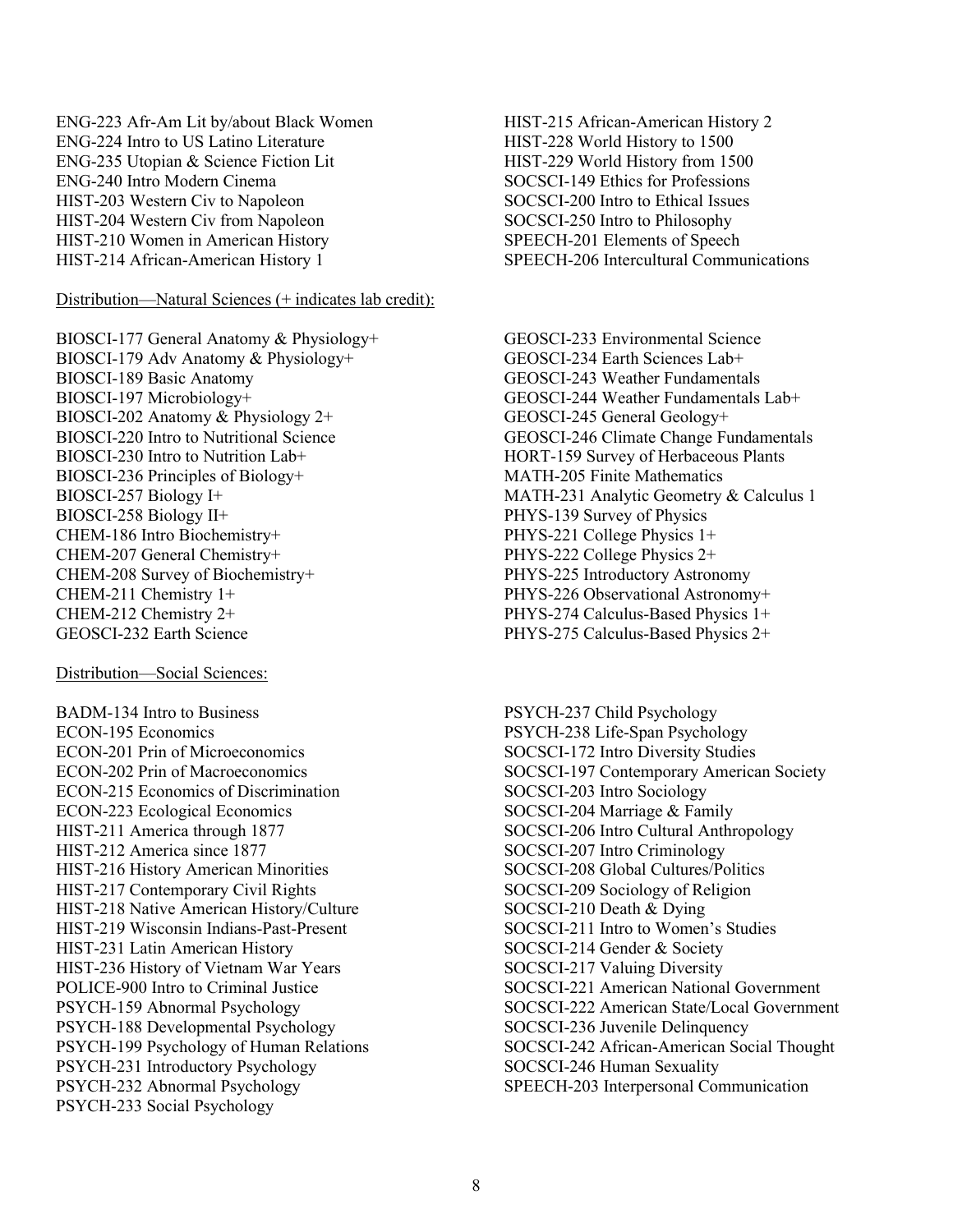### Cultural Diversity:

ECON-215 Economics of Discrimination ENG-218 African-American Literature 1 ENG-219 African-American Literature 2 ENG-220 Native American Literature ENG-221 Native American Women in Literature ENG-223 Afr-Am Lit by/about Black Women

ENG-224 Intro to US Latino Literature HIST-214 African-American History 1 HIST-215 African-American History 2 HIST-218 Native American History/Culture HIST-219 Wisconsin Indians-Past-Present SOCSCI-172 Intro Diversity Studies